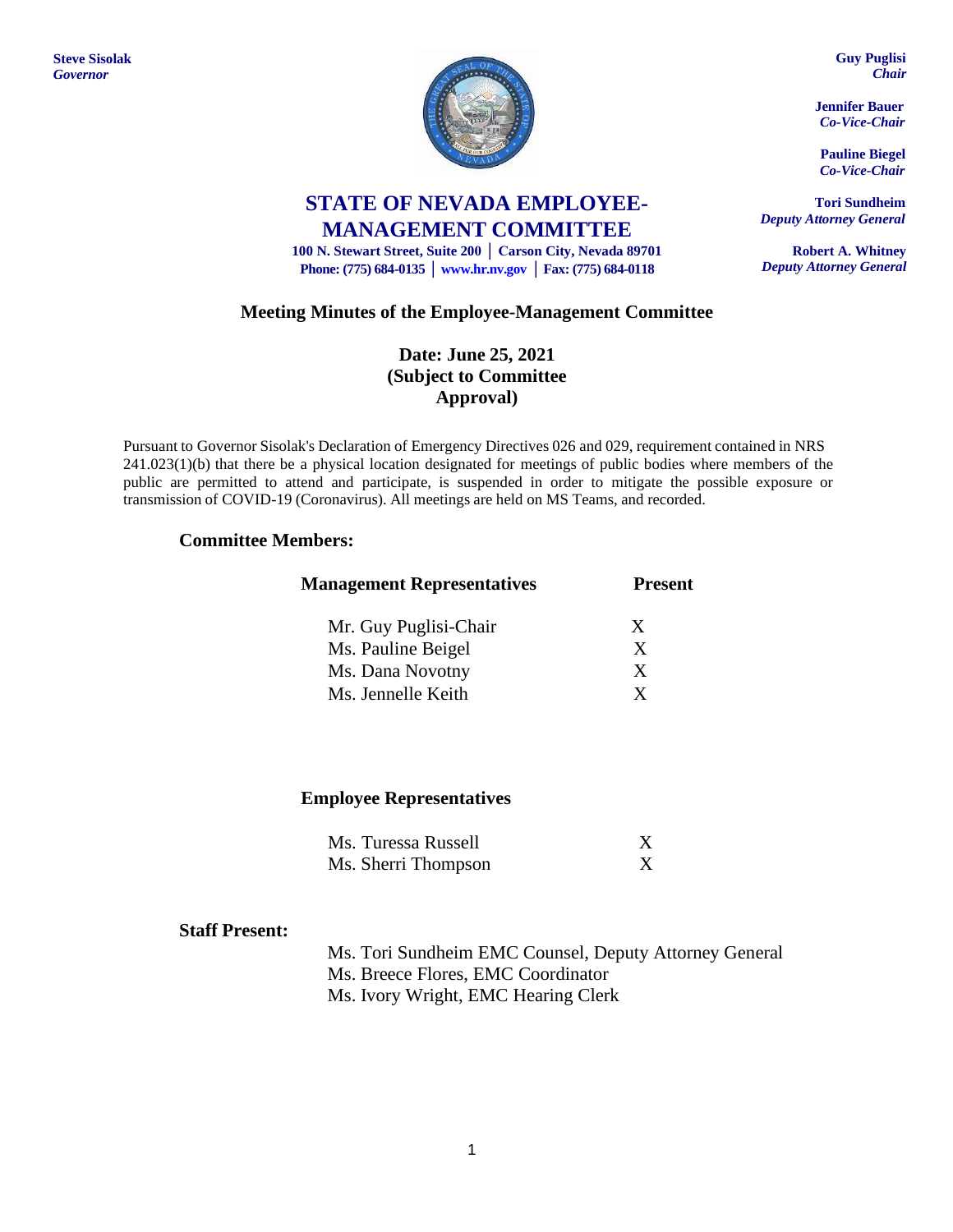#### **1. Call to Order**

Chair Puglisi called the meeting to order at approximately 11:32 am.

#### **2. Public Comment**

There were no comments from the audience or Committee Members.

## **3. Committee introductions and meeting overview and/or update - For discussion only.**

Chair Puglisi, Department of Health and Human Services, opened the meeting by introducing himself.

Pauline Beigel, NDOT, introduced herself.

Jennelle Keith, Department of Motor Vehicles, introduced herself.

Sherri Thompson, department of Employment, Training, and Rehabilitation, introduced herself.

Turessa Russel, University of Nevada, Las Vegas, introduced herself.

Dana Novotny, GOED, introduced herself.

Tori Sundheim, Deputy Attorney General, introduced herself.

Breece Flores introduced Ivory Wright, EMC Coordinator for Las Vegas, and then herself, who is the EMC Coordinator for the Carson City Office.

#### **4. Adoption of the Agenda – Action Item**

Chair Puglisi indicated that items 5, 6, and 7 need to be removed from the agenda as those meeting minutes were held up at the printer. Chair Puglisi next called for a motion to adopt the agenda.

| <b>MOTION:</b> | To adopt the agenda.                           |
|----------------|------------------------------------------------|
| BY:            | Member Russell                                 |
| <b>SECOND:</b> | <b>Member Novotny</b>                          |
| <b>VOTE:</b>   | The vote was unanimous in favor of the motion. |

- **5. Approval of Minutes for May 2, 2019 - For Possible Action** This agenda item was removed from this meeting**.**
- **6. Approval of Minutes for May 30, 2019 - For Possible Action** This agenda item was removed from this meeting.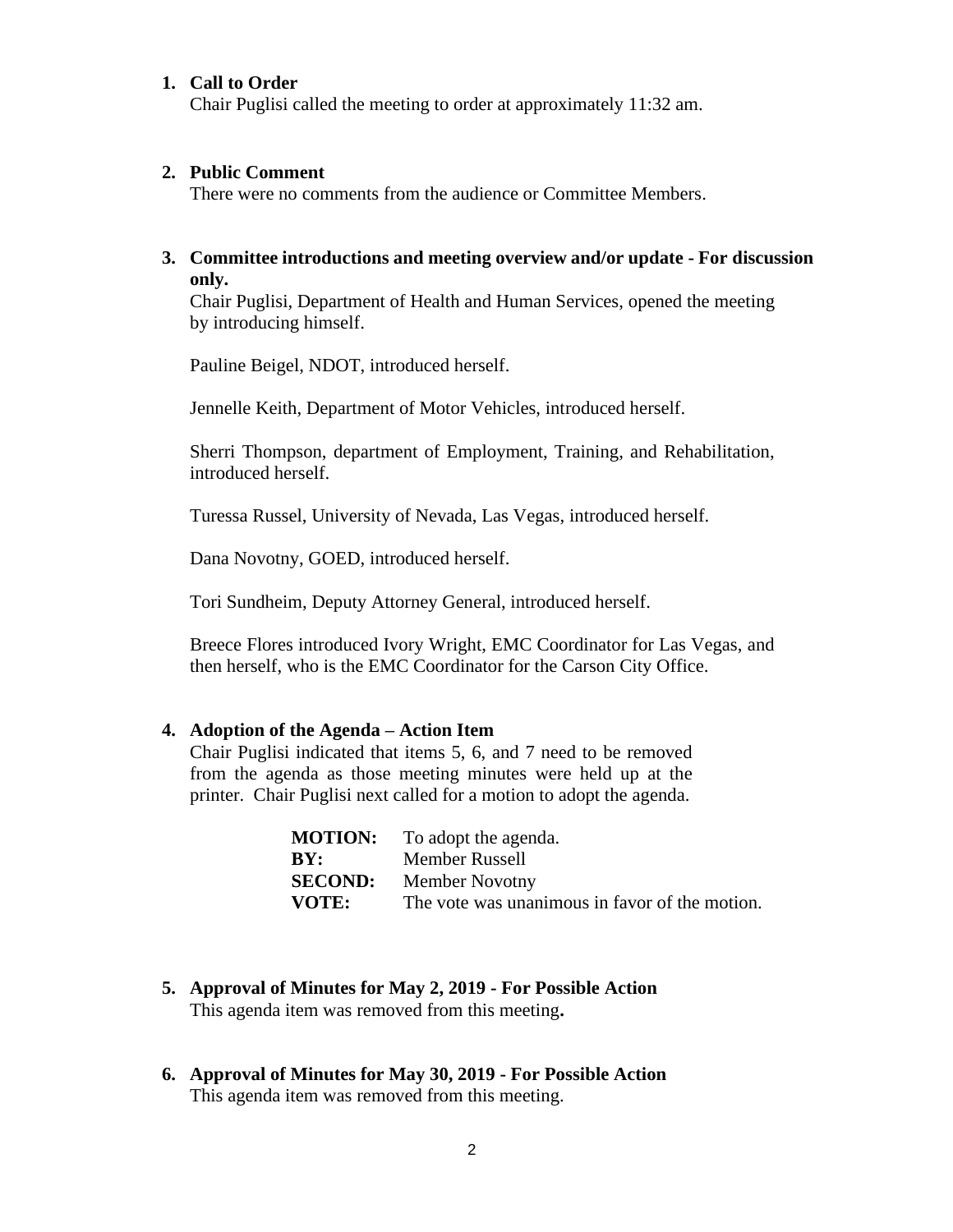**7. Approval of Minutes for June 20, 2019 - For Possible Action**

This agenda item was removed from this meeting.

**8. Approval of Minutes for January 16, 2020, February 13, 2020, June 11, 2020 - For Possible Action**

Chair Puglisi indicated that he would like entertain a motion to approve items 8, 9, and 10, meeting minutes for January 16, February 13, and June 11, 2020 as a package.

|                | <b>MOTION:</b> Approve Minutes as a package for   |
|----------------|---------------------------------------------------|
|                | January 16, 2020, February 13, 2020, and June 11, |
| 2020           |                                                   |
| BY:            | <b>Member Novotny</b>                             |
| <b>SECOND:</b> | <b>Member Russell</b>                             |
| VOTE:          | The vote was unanimous in favor of the motion.    |

- **9. Approval of Minutes for February 13, 2020 - For Possible Action** This agenda item was bundled with and approved under agenda item 8.
- **10. Approval of Minutes for June 11, 2020 - For Possible Action**

This agenda item was bundled with and approved under agenda item 8.

# **11. Discussion and possible action related to Grievance #6650 Johnny Colin, Department of Corrections – Action Item**

This matter came on for hearing before the Employee-Management Committee on June 25, 2020.

Chair Puglisi indicated that the issue itself began in August of 2019 and the grievance was filed in January of 2020. Chair Puglisi further explained that throughout the course of the grievance, other issues were added, and there was a request for the employee to transfer, which was granted, but the employee was opposed to having to serve a new trial period, which is required by NAC 284.444. Chair Puglisi indicated that the initial transfer was not part of the original grievance and as such, the Committee should focus on the original issue.

Pauline Beigel indicated that on page 105, the documentation states the event date as August 15, but that the date of the event was 12/23/2019.

Chair Puglisi noted that where the grievance itself is talking about behavior, he is not sure of the accuracy of the dates in the documentation.

Jennelle Keith indicated that on page 505, the third step response states that on March 16 a request was received to transfer.

Chair Puglisi explained his belief that the request evolved.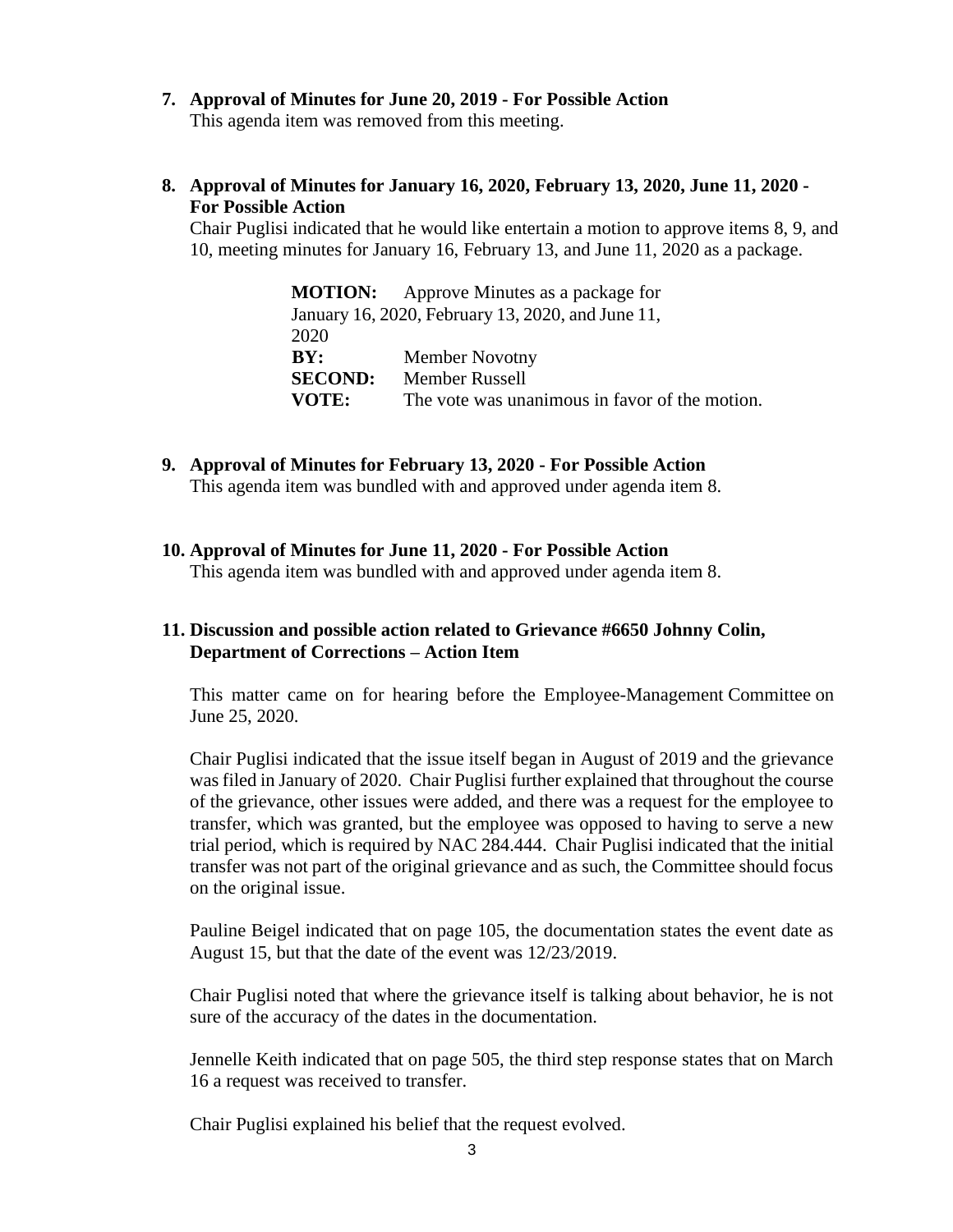Dana Novotny indicated belief that the Committee doesn't have the jurisdiction to transfer without a trial period and that the even date 12/23 corresponds with reassignment to from Ely to somewhere in the southern region.

Chair Puglisi indicated that the Committee needs to look at the end of page 4, where there is the request for a fair decision regarding transfer as a status employee rather than having a trial period. Chair Puglisi further indicated that the Committee does not have the jurisdiction to honor this request given that it cannot change regulations.

Member Keith made a motion to dismiss Grievance No. 6650 due to lack of jurisdiction, and the inability to allow trial period condition to be waived per NAC 284.444.

Member Thompson seconded the motion. The motion carried unanimously.

|       | <b>MOTION:</b> Moved to dismiss grievance No. 6650 |
|-------|----------------------------------------------------|
| BY:   | Member Keith                                       |
|       | <b>SECOND:</b> Member Thompson                     |
| VOTE: | The vote was unanimous in favor of the motion.     |

## **12. Discussion and possible action related to Grievance #7001 Shari Kassebaum, Department of Corrections – Action Item**

This matter came on for hearing before the Employee-Management Committee on June 25, 2020.

Chair Puglisi indicated that possible action for this item may include reviewing the request for consideration to determine if the grievance can be answered without a hearing if the matter is based upon an EMC's previous decision or does not fall within the EMC's jurisdiction.

Chair Puglisi indicated that this is a recruitment dispute and explained that Ms. Kassebaum did not feel that she received a fair interview, the result of which was someone else being selected. Chair Puglisi further indicated that there were allegations of retaliation, as well. The complaint was either forwarded to the EEO for investigation or was against one of the EEO officers in the agency.

Chair Puglisi indicated his research, citing a decision from 2018 that stated the appointing authority has the authority to hire as they see fit.

Pauline Beigel indicated that the Committee likely does not have jurisdiction over this type of EEO complaint and investigation.

Jennelle Keith concurred with Ms. Beigel.

Dana Novotny asked if the Corrections Division has its own EEO, and if so, does the complaint go to them first.

Chair Puglisi indicated that the DOC does have internal EEO representatives as well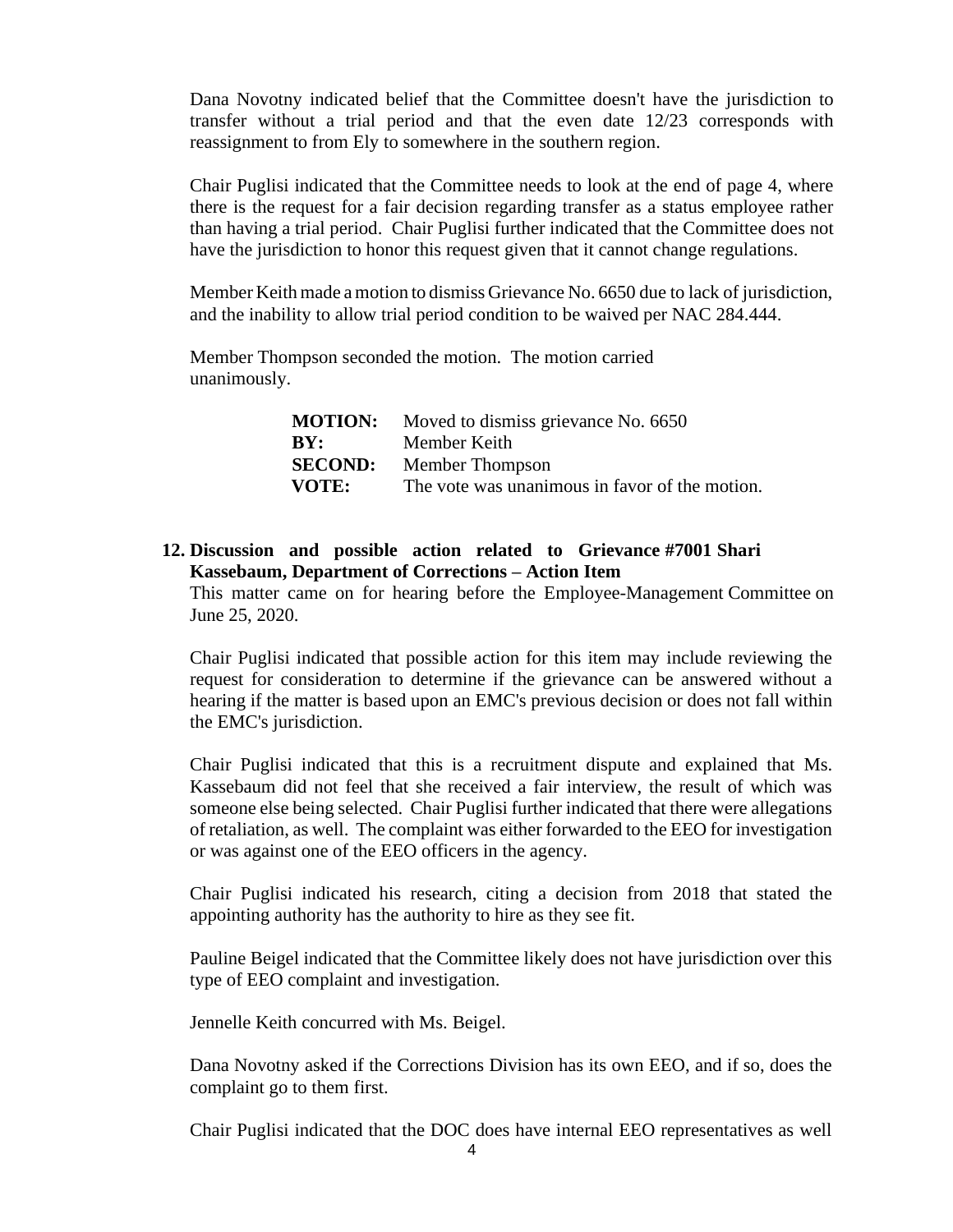as the Inspector General's Office for internal investigations, following which, complaints would then go to the DHRM EEO officer.

Pauline Beigel indicated that DHRM also has its own internal EEO officer.

Jennelle Keith indicated that the Department of Motor Vehicles follows a similar process.

Dana Novotny asked how someone reporting about an EEO officer goes above the EEO officer. Dana Novotny concurred that this is likely outside of the jurisdiction of the Committee as the Committee is not the right venue.

Chair Puglisi indicated his belief that it is possible an independent third party could be brought in and concurred that the Committee does not have the jurisdiction to dictate how interviews should be done and who should be chosen. Chair Puglisi reiterated that the last two sentences of the complaint indicate the desire on the part of Ms. Kassebaum to receive a fair interview process with a fair interview panel; Ms. Kassebaum further alleges that the interviewers are members of a "1 percent club" whose conduct should not be above reproach, including the unlawful activity of not allowing an outspoken women a fair chance at promotion.

Jennelle Keith indicated that the grievance date is 12/31/19 and asked about the length of investigation into a Whistleblower complaint.

Chair Puglisi indicated 20 working days.

Pauline Beigel asked about the appropriate NAC when the Committee lacks jurisdiction.

Chair Puglisi asked for clarification of Ms. Beigel's question.

Pauline Beigel clarified the inability of the Committee to have jurisdiction because the complaint does not meet the definition of a grievance.

Chair Puglisi responded that NAC 284.695 mentions answering the request without a hearing if the case is based upon the Committee's previous decisions or does not fall within its jurisdiction.

Member Beigel made a motion to deny Grievance No. 7001 because the Committee does not have jurisdiction per NAC 284.695 and is therefore allowed to deny the grievance without a hearing.

Member Keith seconded the motion. The motion carried unanimously.

| <b>MOTION:</b> | Moved to grant grievance No. 7001              |
|----------------|------------------------------------------------|
| BY:            | Member Beigel                                  |
| <b>SECOND:</b> | Member Keith                                   |
| VOTE:          | The vote was unanimous in favor of the motion. |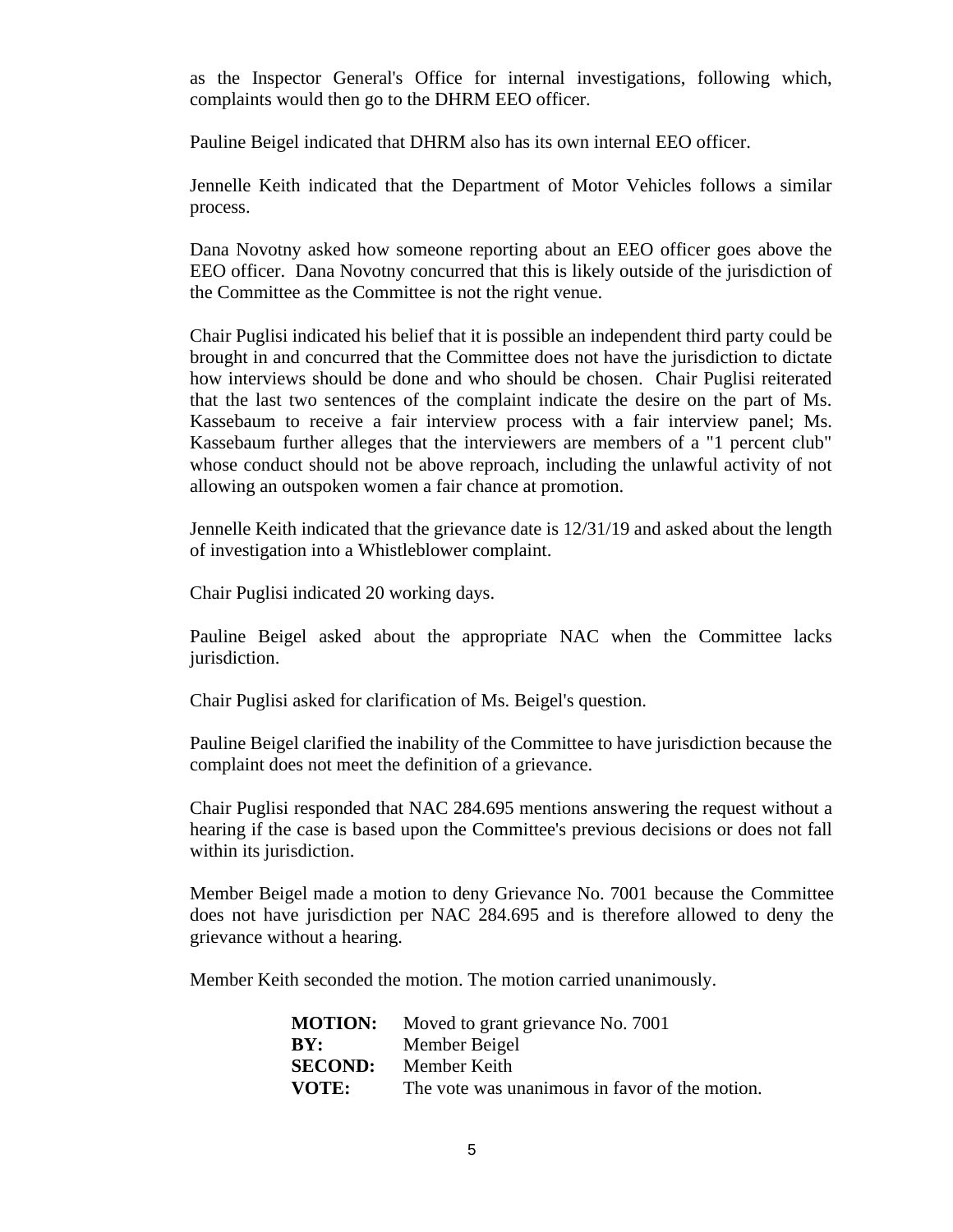### **13. Discussion and possible action related to Grievance No. 7109, Jeremiah Hall, Department of Corrections – Action Item**

This matter came on for hearing before the Employee-Management Committee on June 25, 2020.

Chair Puglisi indicated that this agenda item will be combined with agenda item number 16.

## **14. Discussion and possible action related to Grievance #7033, Shari Kassebaum, Department of Corrections – Action Item**

This matter came on for hearing before the Employee-Management Committee on June 25, 2020.

Chair Puglisi indicated that possible action for this agenda item may include reviewing the request for consideration to determine if the grievance can be answered without a hearing, if the matter is based upon an EMC's previous decision, or if the matter falls within the EMC's jurisdiction.

Chair Puglisi explained his belief that this agenda item revolves around an inmate's file not being transported with the inmate and indicated that when a file is not transported with an inmate, it needs to be transported within 72 hours after the inmate has been moved. Chair Puglisi indicated that in this complaint, Ms. Kassebaum alleges that this was not done, but from Chair Puglisi's understanding, there is no injustice involved in this complaint because Ms. Kassebaum suffered no penalty as a result.

Jennelle Keith indicated that page 3 of the grievance indicates that the complainant has already filed an EEO complaint with the federal government.

Chair Puglisi indicated that because this matter had been referred to and provided relief from another venue, in this case federal, then that is where the matter needs to remain rather than coming before the Committee.

Turessa Russell noted that page 4 of the complaint alleges that policies and procedures are not clearly written and new rules are being made without being put into writing. Ms. Russell noted that the Committee has jurisdiction to ensure that policies and procedures are being followed.

Dana Novotny indicated that due to the timing of the transport, the inmate's release from UMC Hospital, and the fact that the file was transported only a couple of hours later, it does not appear that any regulations were violated.

Pauline Beigel indicated that without all the facts and hearing each side, it is difficult to discern whether or not regulations were violated and suggested moving forward with the hearing at this point for that reason.

Chair Puglisi informed the Committee that this particular grievant has four grievances before the Committee, including the one denied earlier in the hearing.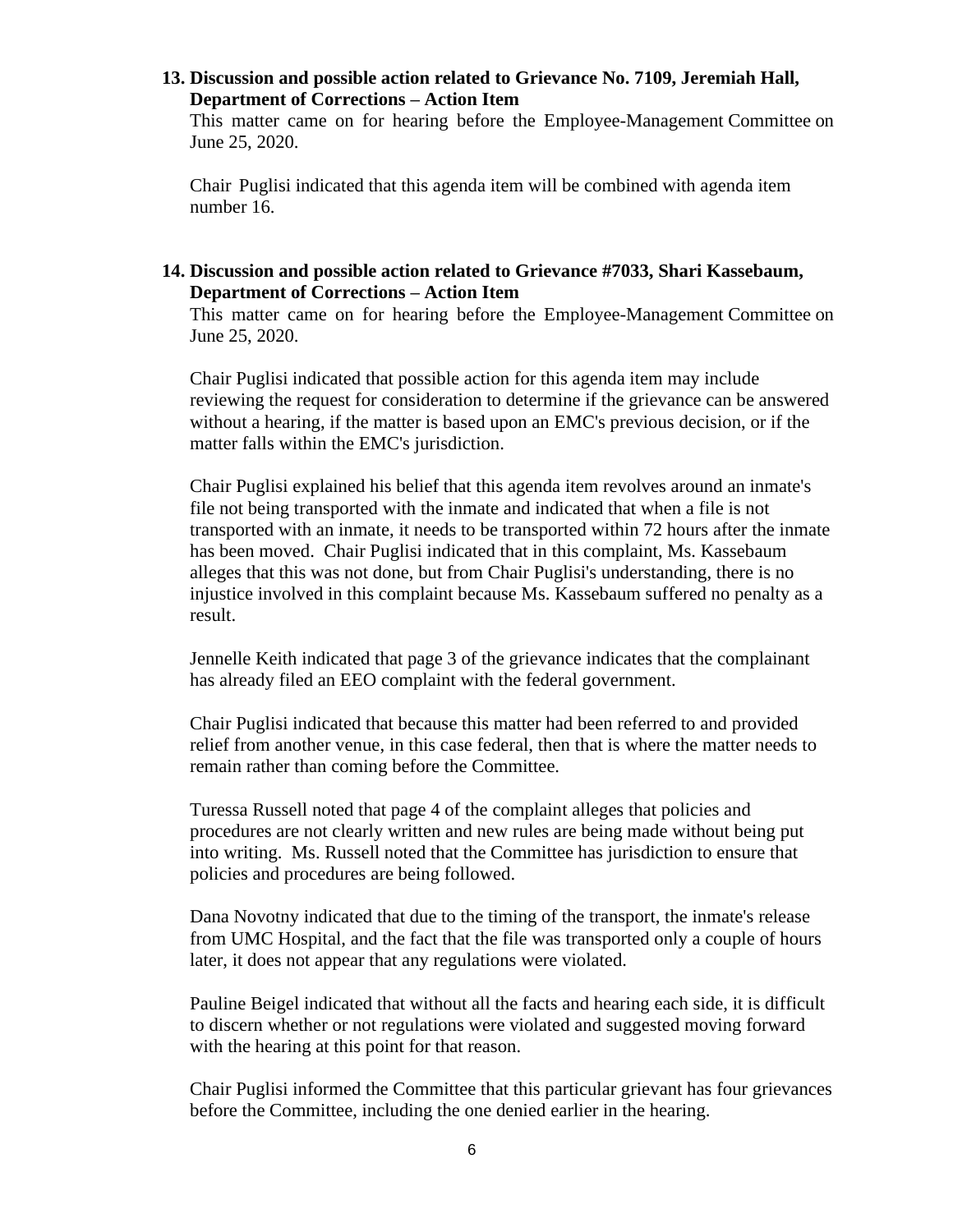Pauline Beigel indicated that the reasoning on page 3 or 4 suggests that after reviewing the grievance, the issue would be addressed with the warden to ensure clear understanding of the policy.

Dana Novotny asked if the file in question was a medical file that would fall under some sort of HIPAA law to ensure that files are not confused with that of another inmate.

Chair Puglisi indicated his belief that the file was an inmate file, not a medical file given that the regulation states that all institutional records will be updated and transferred simultaneously when the inmate is move between DOC institutions or facilities.

Dana Novotny asked if the regulations stated that files cannot be transported with another inmate and indicated that the basis of this complaint is that files were transferred alongside another inmate.

Turessa Russell suggested moving this item forward for hearing given that the Committee does not have all the facts at this time.

Chair Puglisi indicated his concern with this given that the Committee likely has all relevant information and the fact that there are many grievances filed by this particular complainant. Chair Puglisi reiterated the fact that a federal complaint was filed and indicated again that he did not see an injustice occurring in this case.

Pauline Beigel indicated that the injustice is noted where the complainant requests to stop having officers put in reports about her.

Chair Puglisi indicated that if this item moves forward for hearing, it is important for the Committee to ensure that it gets scheduled with the rest of her complaints that go up for hearing. Chair Puglisi indicated that Ms. Kassebaum's grievances, 6882 and 7011, are moving forward to hearing. Chair Puglisi indicated that there are two additional complaints that have already been decided to advance to hearing and encouraged the Committee to calendar this complaint, should it move forward to hearing, to be calendared with the other two so that all allegations could be heard at the same time.

Turessa Russell clarified that grievance 7001 was denied due to lack of jurisdiction and previous decision.

Chair Puglisi clarified that the grievance being advanced was 7011.

Jennelle Keith indicated her support for a hearing for this grievance, as well. Ms. Keith explained that if, in fact, the Inspector General's system is being undermined, hearing all Ms. Kassebaum's complaints together is a good idea in case a conversation needs to begin between Ms. Kassebaum, HR, and the leaders at NDOC.

Chair Puglisi indicated that he would like to entertain a motion to send this to hearing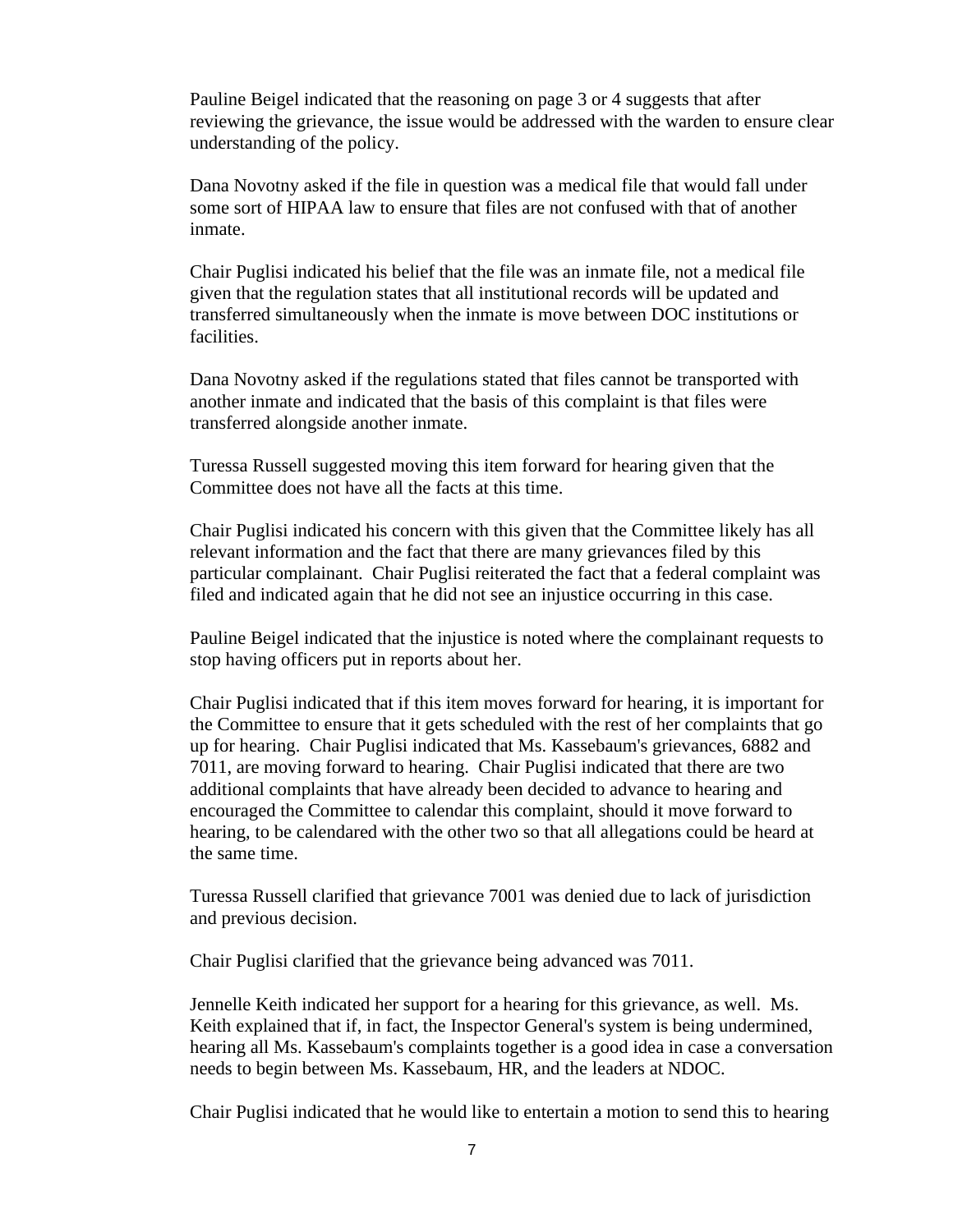with the understanding that any additional of Ms. Kassebaum's grievances be heard at the same time.

MemberRussell made amotion that Grievance No. 7033 move forward for hearing with the hopes of being scheduled at the same time as any additional grievances from Ms. Kassebaum.

Member Novotny stated she seconded motion. Motion carries unanimously.

|                | <b>MOTION:</b> Moved to advance grievance No. 7033 |
|----------------|----------------------------------------------------|
| BY:            | Member Russell                                     |
| <b>SECOND:</b> | <b>Member Novotny</b>                              |
| VOTE:          | The vote was unanimous in favor of the motion.     |

#### **15. Discussion and Possible Action Related to Grievance #7079 Daniel Tracy, Department of Corrections - For Possible Action**

This matter came on for hearing before the Employee-Management Committee on June 25, 2020.

Chair Puglisi indicated that possible action for this grievance may include reviewing the request for consideration to determine if the grievance can be answered without a hearing, if the matter is based upon an EMC's previous decision, or does not fall within the EMC's jurisdiction.

Chair Puglisi explained that the grievance at hand indicates that the individual left their motorcycle at their work facility overnight, where it was then damaged through vandalism. The individual is asking the Committee to have the facility install security cameras. Chair Puglisi stated his initial belief that the Committee does not have the jurisdiction to do so, and confirmed this by looking in the State Administrative Manual, Section 504, Subsection 1D, which states that "State employees' personal property kept or maintained on state property will be considered to be at their own risk and to be covered by their own personal insurance."

Jennelle Keith suggested that the complainant move toward a tort claim rather than a grievance given that the Committee will be unable to decide upon compensation for the motorcycle, but compensation for a tort claim can be decided by the State of Nevada.

Chair Puglisi concurred.

Pauline Beigel concurred that the Committee does not appear to have jurisdiction regarding this case as the Committee cannot force the workplace to get cameras, particularly in a time of budgetary cutbacks.

Jennelle Keith indicated that the response, in Step 2, indicates that High Desert Prison did make this request, but it was not approved.

Tori Sundheim suggested not mentioning other roads to recourse as part of the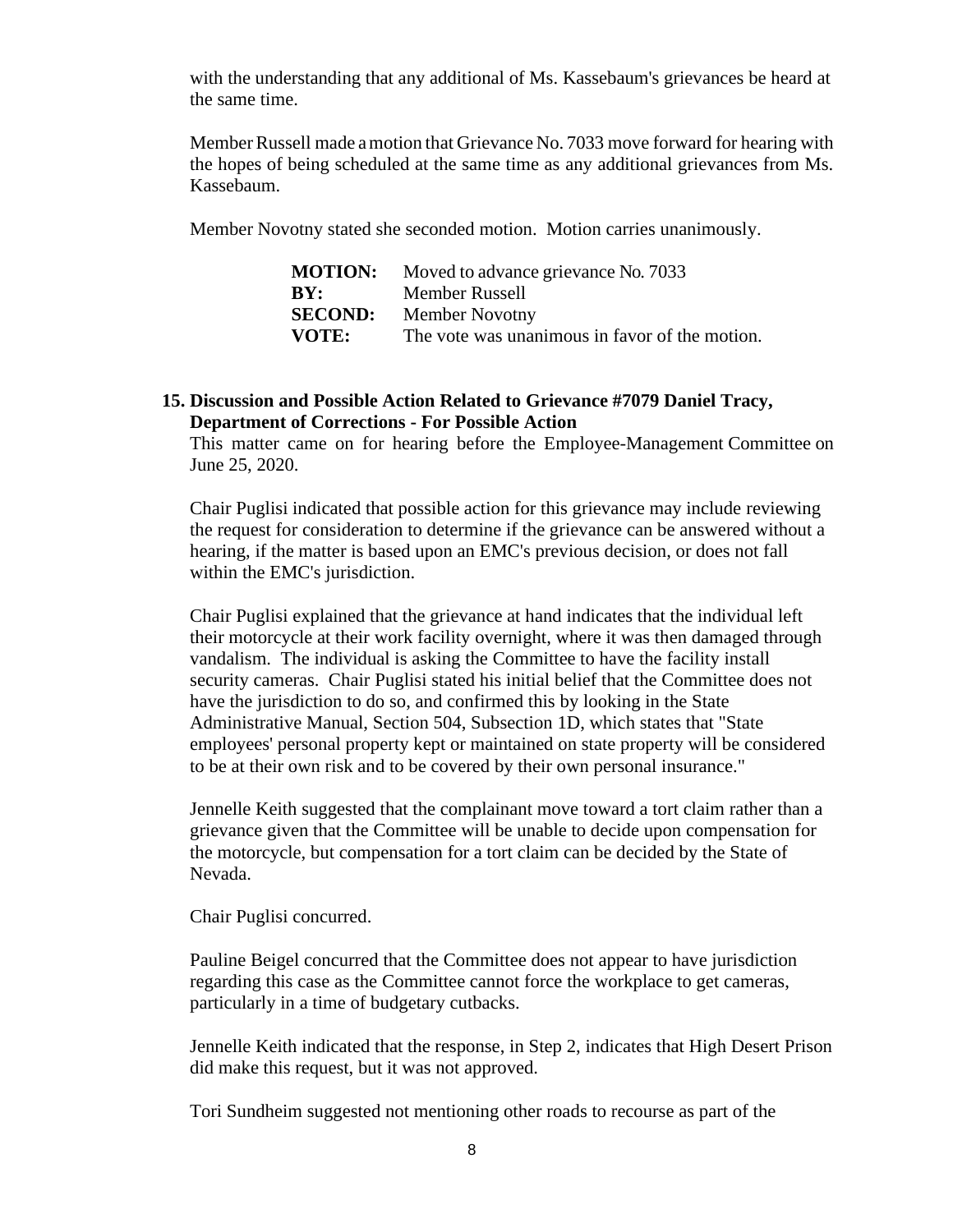motion.

Member Beigel made a motion that Grievance No. 7079 be denied as the Committee lacks jurisdiction on this matter per NAC 284.695.

Member Novotny stated she seconded motion. The motion carries unanimously.

| <b>MOTION:</b> | Moved to deny grievance 7079 due to lack of jurisdiction per |
|----------------|--------------------------------------------------------------|
|                | NAC 284.695.                                                 |
| BY:            | Member Beigel                                                |
| <b>SECOND:</b> | <b>Member Novotny</b>                                        |
| VOTE:          | The vote was unanimous in favor of the motion.               |

# **16. Discussion and Possible Action Related to Grievance #7084 Eric Boardman, and Grievance #7109, Jeremiah Hall, Department of Corrections - For Possible Action**

This matter came on for hearing before the Employee-Management Committee on June 25, 2020.

Chair Puglisi added item 13, grievance #7109, Jeremiah Hall, to this agenda item. Chair Puglisi explained that this item is in regards to a dispute about voluntary versus involuntary overtime and allegations that other correctional officers are manipulating the mandatory overtime. Chair Puglisi explained that if COs work voluntary overtime, they then receive a reprieve from the mandatory overtime, but if the COs call in sick, they are then pulled from the mandatory overtime list. The agency sent out a memo to their staff indicating that this issue was brought to the attention of the Commission and informing staff that time sheets would be audited to identify violations of system manipulation. Chair Puglisi explained that despite these steps, the grievants are alleging that this practice is still taking place and being gotten away with.

Turessa Russell suggested moving this agenda item forward to hearing in order to find out whether or not the documented procedures in the administrative regulations are actually being followed.

Jennelle Keith concurred with Member Russel's suggestion, indicating that both complaints question the consistency in following the policy, and as such, moving it to hearing might clear up some inconsistencies and clarify the policy.

Dana Novotny concurred.

Member Russell made a motion that grievance Nos. 7084 and 7109 move forward to hearing and be placed on the same agenda.

Member Keith stated she seconded motion. The motion carried unanimously.

|     | <b>MOTION:</b> Move grievance Ns. 7094 and 7109 forward to hearing |
|-----|--------------------------------------------------------------------|
|     | and place them on the same agenda                                  |
| BY: | <b>Member Russell</b>                                              |
|     |                                                                    |